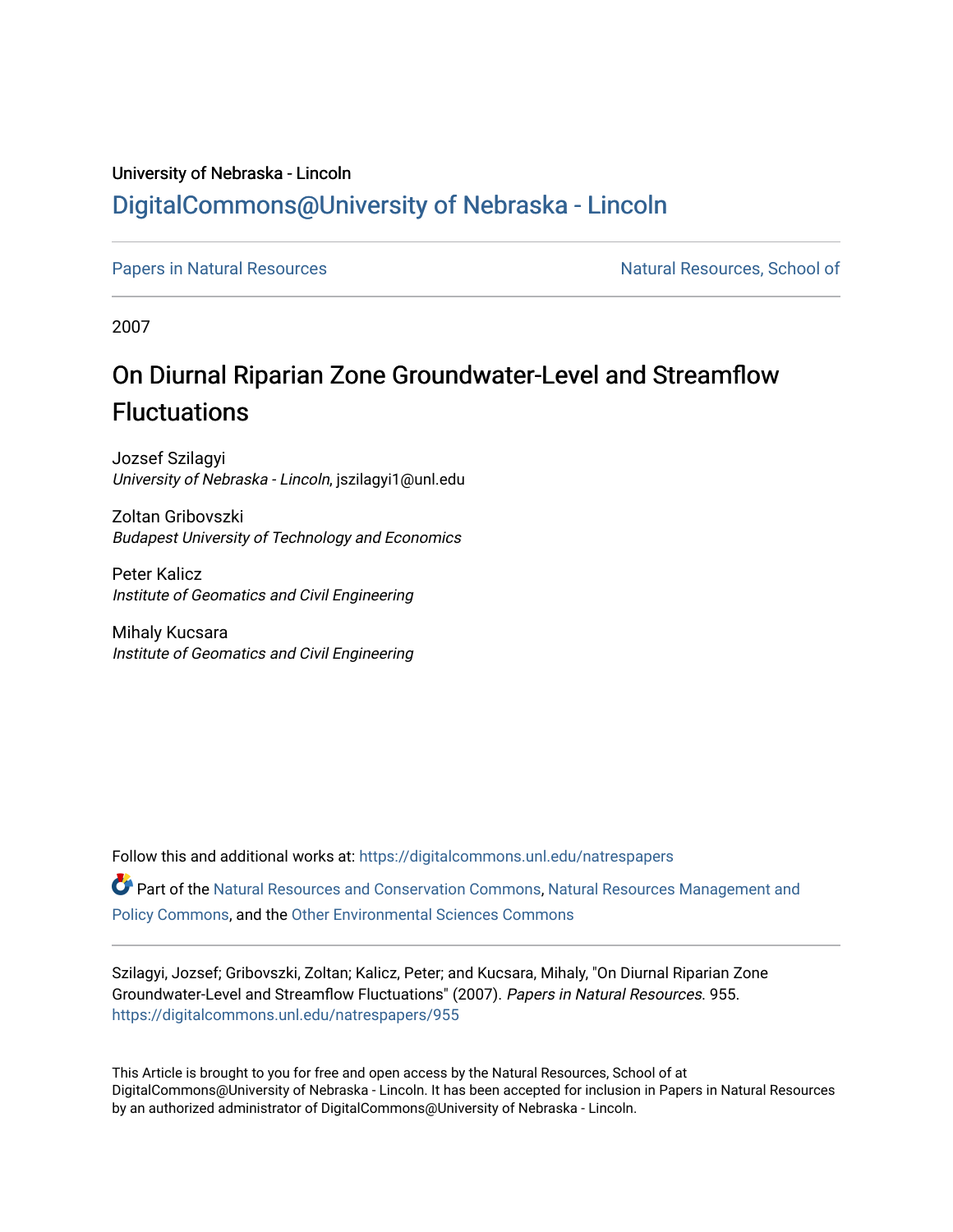

# On diurnal riparian zone groundwater-level and streamflow fluctuations

József Szilágyi <sup>a,b,</sup>\*, Zoltán Gribovszki <sup>a,c</sup>, Péter Kalicz <sup>c</sup>, Mihály Kucsara <sup>c</sup>

a Department of Hydraulic and Water Resources Engineering, Budapest University of Technology and Economics, Budapest, H-1111, Hungary

<sup>b</sup> School of Natural Resources, University of Nebraska–Lincoln, 113, Nebraska Hall, Lincoln, NE 68583, USA

<sup>c</sup> Institute of Geomatics and Civil Engineering, University of Western Hungary, Sopron, H-9400, Hungary

Received 30 January 2007; received in revised form 24 August 2007; accepted 6 September 2007

## **KEYWORDS**

Riparian zone; Diurnal fluctuations; Groundwater-level; Streamflow; Riparian ET

Summary Gribovszki et al. (Gribovszki, Z., Kalicz, P., Szilagyi, J., Kucsara, M., 2008. Riparian zone evapotranspiration estimation from diurnal groundwater-level fluctuations. J. Hydrol.) recently reported a peculiar phase-shift in diurnal streamflow and riparian zone groundwater-level fluctuations during streamflow recession for a small forested watershed. Employing high-frequency (10 min) groundwater-level and streamflow measurements in a wooded riparian zone of a gaining stream they demonstrated that groundwater-level changes lagged behind that of streamflow changes by about  $1-1.5$  h. To check the validity of their claim, a 2D finite element numerical model of the coupled system of vadose and saturated zones was employed with diurnal fluctuations in evapotranspiration. The model successfully reproduced the reported phase-shift and produced diurnal groundwater and streamflow fluctuations similar in their characteristics to what was reported. This finding demonstrates that by observing a similar phase-shift in diurnal fluctuations between high-frequency streamflow rate (or stream stage) and groundwater-level measurements during recession flow conditions, does not, in itself, indicate that the stream section is a losing one.

 $@$  2007 Elsevier B.V. All rights reserved.

### **Introduction**

Corresponding author. Address: School of Natural Resources, University of Nebraska–Lincoln, 113, Nebraska Hall, Lincoln, NE 68583, USA. Tel.: +1 36 1 463 1885; fax: +1 36 1 463 1879.

E-mail address: [jszilagyi1@unl.edu](mailto:jszilagyi1@unl.edu) (J. Szilágyi).

Recently [Gribovszki et al. \(2008\)](#page-5-0) reported an unexpected phase-shift in diurnal fluctuations of riparian zone groundwater-levels and streamflow, i.e. groundwater-levels are lagging behind streamflow rates by about  $1-1.5$  h. Their observation was based on high-frequency readings (10 min) of a pressure transducer placed in a groundwater

0022-1694/\$ - see front matter © 2007 Elsevier B.V. All rights reserved. doi:10.1016/j.jhydrol.2007.09.014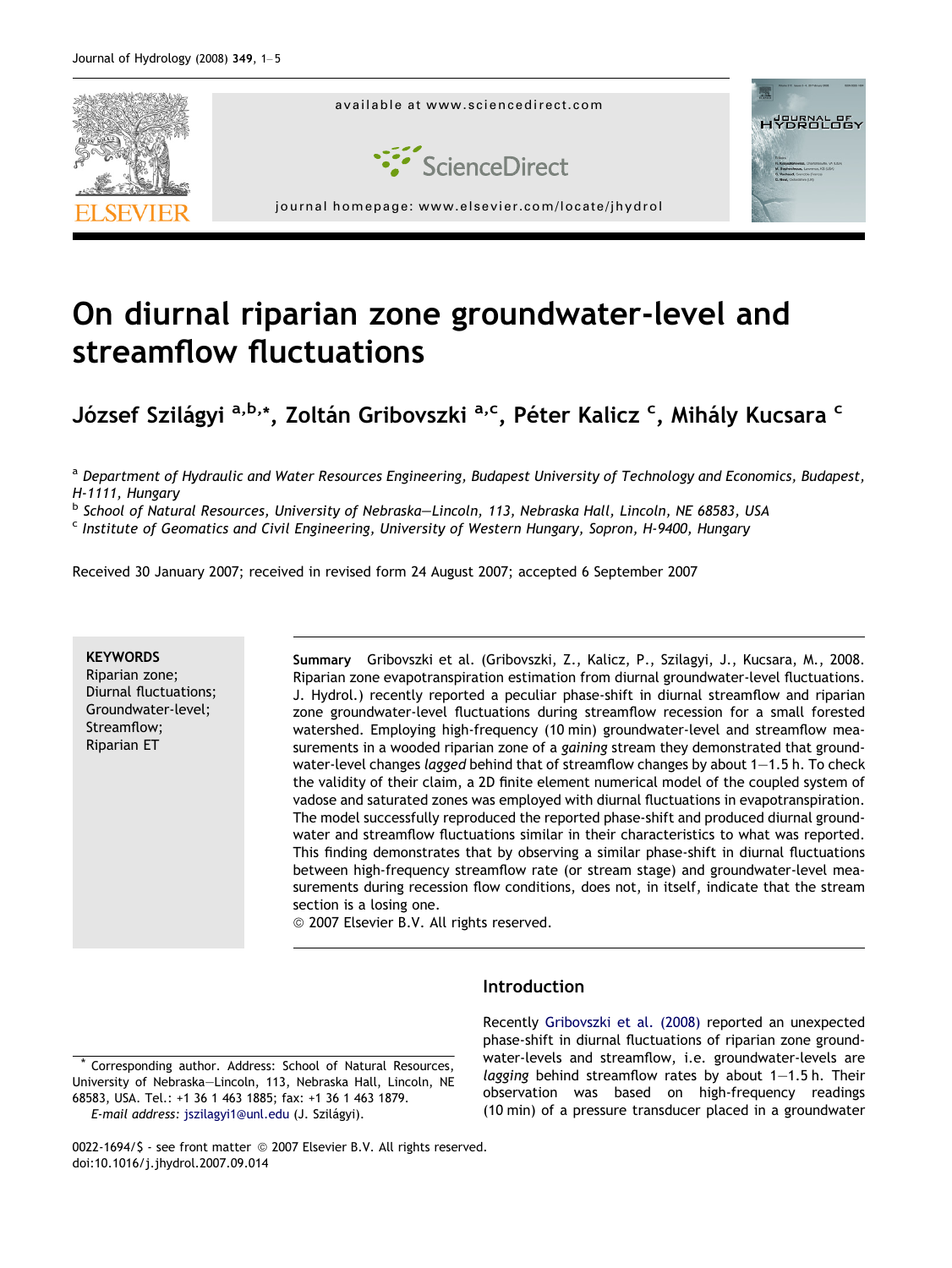<span id="page-2-0"></span>well (having a diameter of 6.3 cm) situated about 9 m from a perennial stream of a hilly, forest-covered (i.e. alder [Alnus glutinosa] in the riparian zone) experimental watershed (called Hidegvíz-völgy, with a drainage area of 6 km<sup>2</sup>) at the north-western border of Hungary. Flow measurements were taken by a weir (combined with a pressure transducer to determine the precise position of the water level in the stilling basin) with the same frequency as groundwater-level readings over a period of one year. For more information on site description, please, refer to [Gri](#page-5-0)[bovszki et al. \(2008\).](#page-5-0)

As typically the case, diurnal fluctuations are visible only on the falling limb of the hydrographs during recession flow periods (see references in [Gribovszki et al. \(2008\)\)](#page-5-0). The stream section in question is a gaining one (based on groundwater profile measurements in the riparian zone), although occurrences of induced recharge, when the stream feeds the saturated zone, during intensive evapotranspiration (ET) events in the summer may not be ruled out completely. As it is shown below, this potential induced recharge, however, may not be the cause of the reported unusual phase-shift.

An intensive literature review lately was unsuccessful in finding any mentioning of this ''anomalous'' phase-shift between streamflow and riparian zone groundwater-levels. It appears anomalous because as ET increases during the day, the phreatophyte vegetation consumes ever increasing amounts of water from the vadose and saturated zones, thus depressing the groundwater-table. Because some of the water that previously supplied the stream now is consumed by the vegetation, the water ''pumped out'' by ET will entail a decrease in the groundwater-flow rate directed toward the stream. The apparent anomaly occurs when this decrease in groundwater-flow toward the stream (measured as stream baseflow) precedes that of the groundwater-level as is seen in Fig. 1. The same is observed when ET starts to decrease in the afternoon: the streamflow increase is observed sooner in time than the corresponding rise in groundwater-levels (Fig. 1).

The question is whether this anomaly that was probably first reported by [Gribovszki et al. \(2008\)](#page-5-0) in the literature

371.65

 $\ddot{0}$ 

8.0

05 Sep

Streamflow [i/s] Groundwater level [m] 371.55

Figure 1 Observed diurnal fluctuations in the riparian zone groundwater-level and streamflow values at the Hidegviz–völgy experimental catchment of north-western Hungary (from [Gri](#page-5-0)[bovszki et al., 2008](#page-5-0)).

06 Sep

07 Sep

is real or just a result of possible inappropriate data handling and manipulation, such as the smoothing of the 10 min values of both the groundwater-level and streamflow measurements.

### Model description, results and discussion

To test the validity of the reported phase-shift between streamflow rate and groundwater-level, an adaptive, finite element 2D numerical model was employed for integrating the extended Richards equation ([Lam et al., 1987](#page-5-0)) in a vertical plane

$$
\frac{\partial}{\partial x}\left[K(\Psi)\frac{\partial h}{\partial x}\right] + \frac{\partial}{\partial y}\left[K(\Psi)\frac{\partial h}{\partial y}\right] + s = m\gamma \frac{\partial h}{\partial t} \tag{1}
$$

where K is the hydraulic conductivity (a function of the suction/pressure head,  $\Psi$ ); h is the total hydraulic head; m is the slope of the water retention curve which becomes the coefficient of volume change in the saturated zone; s is a source/sink term;  $\gamma$  is the unit weight of water; and x, y, and t denote the horizontal, vertical and temporal coordinates, respectively.

The simulations started with a horizontal groundwaterlevel (0.6 m above the horizontal impervious layer) at  $t = 0$ , equaling the water level in the adjacent fully incised (i.e. channel bottom is at the impervious layer) stream (Fig. 2). Stream level is then suddenly dropped to a fixed elevation (i.e. to 0.1 m) for  $t > 0$  to induce drawdown of the aquifer. Aquifer geometry is similar to what was reported by [Gribovszki et al. \(2008\)](#page-5-0) for their measurement site. The aquifer width  $(B)$  is 20 m, the mean aquifer thickness is 2 m, the ground surface has a gentle (1:10) slope, the impermeable layer is horizontal and the stream is fully incised (Fig. 2). Prescribed aquifer material properties are listed in [Table 1.](#page-3-0) The saturated hydraulic conductivity,  $K_s$ , value (0.67 m/d, from [Szilagyi \(2003, 2004\)\)](#page-5-0) of the model aquifer is close to the slug-test-derived median value (1.55 m/d) reported by [Gribovszki et al. \(2008\),](#page-5-0) especially when one considers the possible wide range (i.e. a magnitude of order 10) for the  $K_s$  values.



Figure 2 Schematic vertical cross-section of the aquifer employed in the numerical model. The left-side of the aquifer represents no-flow conditions, and the fully incised stream  $(h_s)$ is stream stage) is on the right-side of the aquifer.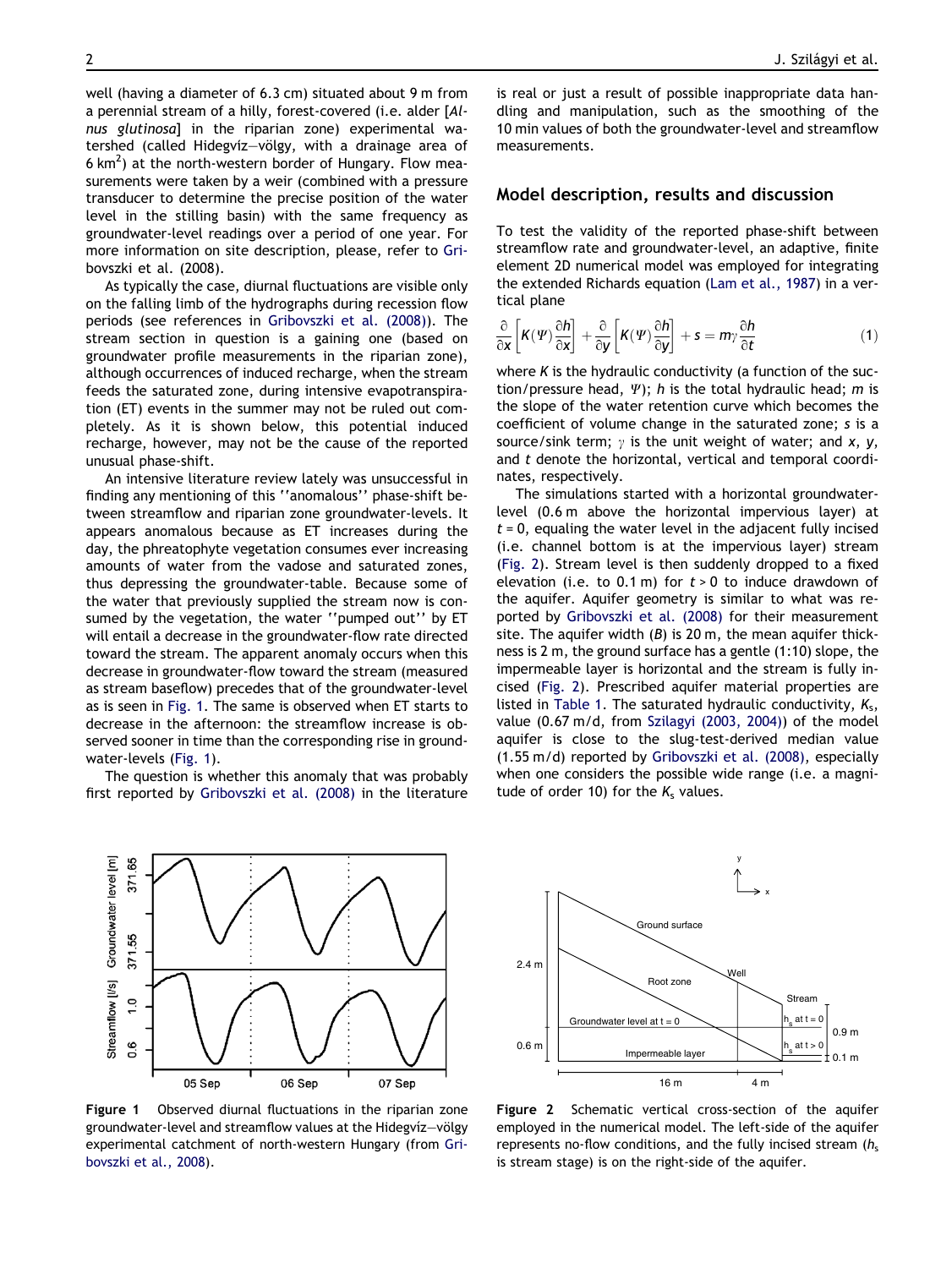<span id="page-3-0"></span>

| <b>Table 1</b> Hydraulic properties of the model aguifer (after |
|-----------------------------------------------------------------|
| Campbell (1974) and Clapp and Hornberger (1978))                |

| Hydraulic<br>property    | Value/equation                                  | Explanation                                   |
|--------------------------|-------------------------------------------------|-----------------------------------------------|
| $\varphi$ [-]            | 0.45                                            | $\varphi$ – total porosity                    |
| $K_s$ [m/d]              | 0.67                                            | $K_s$ – saturated hydraulic<br>conductivity   |
| $\Psi_{\text{ae}}$ [kPa] | 4.68                                            | $\Psi_{\text{ae}}$ – air-entry pressure       |
| $\Psi(\Theta)$           | $ \Psi_{\text{ae}} (\varphi/\theta)^{\text{b}}$ | $\Theta$ – volumetric water<br>content $[-]$  |
| $K(\Theta)$              | $K_s(\Theta/\varphi)^{2b+3}$                    | b $(=5.39)$ - pore size<br>distribution index |

The 1 m thick root zone considered in the model starts at the surface and lies parallel with the sloping ground surface. Water used by the riparian vegetation for its transpirational need is represented by the term s (now a sink for groundwater and soil moisture, respectively, depending whether the root zone is saturated or not) in [\(1\),](#page-2-0) restricted to the root zone only. Diurnal water use fluctuation is described by

$$
s=-\frac{x}{B}c\,sin^2(\pi t/12),\quad 0\leqslant\ mod(t/24)<12\qquad \qquad (2)
$$

$$
s = 0, \quad 12 \leq mod(t/24) < 24
$$
 (3)

where  $c$  (=2.16  $\times$  10 $^{-2}$  d $^{-1})$  is a constant and mod is the modulus of division with time measured in hours. Eq. (2) ensures that for one-half of the day water uptake by the vegetation from the root zone is zero, and follows a sine-like curve for the other half, taking only positive values. Note that in Eq. (2) water uptake intensity from the root zone linearly increases with the proximity of the stream. It meant to replicate general tendencies showing that by an increase in the depth to the groundwater with increasing elevation of the ground surface, vegetation tends to use a decreasing amount of water from the soil. The prescribed value of c yields a daily mean ET of 5.4 mm at  $x = B$ , which is close to the growing season daily mean ET value reported by [Gri](#page-5-0)[bovszki et al. \(2008\).](#page-5-0)

The fixed value of the stream level for  $t > 0$  in the model allowed for possible induced recharge during the drawdown. Groundwater-level in the model (its position determined by  $h = y$ ) was monitored along a vertical (denoted by ''well''), set 4 m from the stream ([Fig. 2\)](#page-2-0). Aquifer drainage rate was obtained by integrating the horizontal component of the Darcy-flux vectors at  $x = B$ along the vertical stream bank.

Fig. 3 displays the resulting aquifer outflow rates together with the groundwater elevation in the 'well' for about the last 4 days of the 8-day long recession period modeled. The diurnal fluctuations in both the outflow rates and groundwater-levels are clearly visible and in shape are similar to what was observed by [Gribovszki](#page-5-0) [et al. \(2008\)](#page-5-0) in [Fig. 1.](#page-2-0) The groundwater-level fluctuations, both modeled and observed, are marked by straighter line segments than that of the flowrate values. The rising limbs of the flowrate hydrographs, both modeled and observed, are significantly more rounded than the corresponding groundwater-level curve sections. The amplitude of the observed groundwater-level fluctuations is about twice as large though as that of the simulated one, partly because the model aquifer has larger porosity than the experimental catchment. The general decreasing trend in both the outflow and water level values is stronger in the model than what is observed, due to the somewhat artificial initial condition of a flat groundwater-level applied in the model which results in a subsequent intense drainage.



Figure 3 Modeled aquifer outflow, Q, and well-water level, H, time series in the second part of the 8-day drawdown with a constant stream-water level of 0.1 m for  $t > 0$ . The first vertical line denotes the end of the previous ET cycle at hour 108 and the second one denotes the start of the following one at hour 120, for easier interpretation.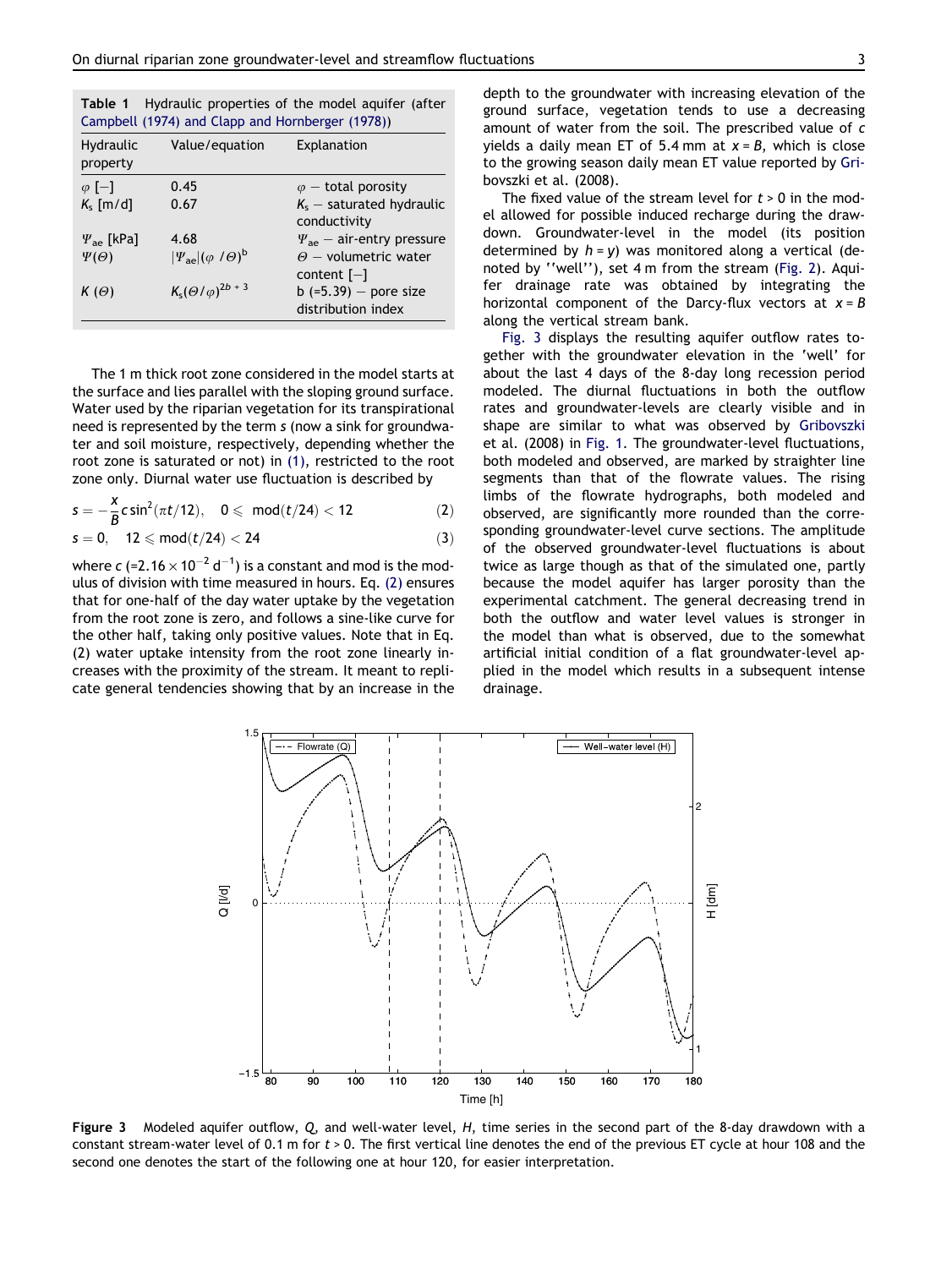<span id="page-4-0"></span>The most interesting feature of the model results is that the reported  $1-1.5$  h phase-shift, observable in [Fig. 1](#page-2-0), is also recaptured in [Fig. 3](#page-3-0) to a large extent. Clearly, modeled groundwater-level response to ET fluctuations lags behind that of the modeled flowrate. The lag is about 60 min (the time period between subsequent data points in [Fig. 3](#page-3-0) is 30 min) for the peaks, and about twice as large, 120 min, for the troughs. On day 5 and onward of the modeled drawdown, aquifer outflow becomes negative periodically, indicating induced recharge from the stream. Note, however, that the phase-shift is already present on day 4 when no induced recharge takes place between the stream and the adjacent aquifer, indicating that induced recharge is not the cause of the ''anomalous'' phase-shift.

No clear relationship could be found between the magnitude of the modeled phase-shift and the geometrical characteristics of the aquifer in terms of the location and width of the root zone, the shape of the aquifer, the initial groundwater-level, or the constant stream-water level. Similarly, the rate of ET, whether it increases with the proximity of the stream or not or whether the left-side of the aquifer represents no-flow or flow-through conditions had no clear effect on the phase-shift either. Neither did an almost 10-fold increase in the value (from 1.48  $\times$  10 $^{-4}$  kPa $^{-1})$ of the coefficient of volume change  $(m)$  within the saturated zone. Note that the numerical integration of Eq. [\(1\)](#page-2-0)

|                                                         |  | Table 2 Characteristic time-shift between modeled |                          |      |   |    |  |
|---------------------------------------------------------|--|---------------------------------------------------|--------------------------|------|---|----|--|
| groundwater-level and flow extrema as a function of the |  |                                                   |                          |      |   |    |  |
| distance $(L)$ between the "well" and the stream        |  |                                                   |                          |      |   |    |  |
| L(m)                                                    |  | $\mathbf 1$                                       | $\overline{\phantom{a}}$ | $-4$ | 6 | 10 |  |

| $L$ (III)                             |  | ∸ | $\mathbf{u}$ |  |
|---------------------------------------|--|---|--------------|--|
| Time-shift (h) 0.5 0.75 1.5 1.75 1.75 |  |   |              |  |
|                                       |  |   |              |  |

requires a value different from zero for m even in the saturated zone, thus, making the unconfined aquifer elastic. In theory, elasticity could explain the observed phase-shift, or at least its tendencies, was: (a) the prescribed value not so small, and; (b) the saturated zone modeled not so shallow. In certain cases (e.g. horizontal ground surface with thin root zone completely within the saturated zone) the phase-shift in the peak values disappeared, but not in case of the minima. Also, it never happened that groundwater-table response would have preceded the flow response. The only variable that had a clear effect on the modeled phase-shift, however, was the distance (L) of the ''observation well'' from the stream. Table 2 displays the time-shift as a function of L within the current model setup. As seen, it increases from 30 min ( $L = 1$  m) to 1.75 h ( $L \ge 6$  m).

The phase-shift can be conceptualized the following way. When water removal via ET from the aquifer starts to decline, the saturated zone is expected to respond by starting to bounce back from its depressed state (due to a spatially changing ''local'' hydraulic gradient along the groundwater-surface) and reach its normal drawdown curve. This, however, is being counteracted by a simultaneous increase in the overall hydraulic gradient and thus a quick increase in the outflow rate leading to further depressing the groundwater profile for a while. Observations of [Gribovszki et al. \(2008\)](#page-5-0) and the present model results indicate that at least for a short period (i.e.  $1-1.5$  h) the temporary increase in the overall hydraulic gradient is indeed more efficient in water transport than the ''local'' ones and thus it temporarily overcomes the expected adjustment of the groundwater surface. Soon, however, the ''local'' head gradients smooth out any irregularities in the drawdown profile, which may involve an increase in the groundwater-surface elevation.



Figure 4 Spatially uniform moisture extraction rate that corresponds to a daily ET rate of 2 mmd<sup>-1</sup> from a flat, 1 m thick aquifer with a root zone of 1 m in depth and initial water level of 0.6 m. The dots denote the elevation of the groundwater-surface at the ''well'' 4 m from the right edge. The aquifer now has no-flow boundaries at either side.